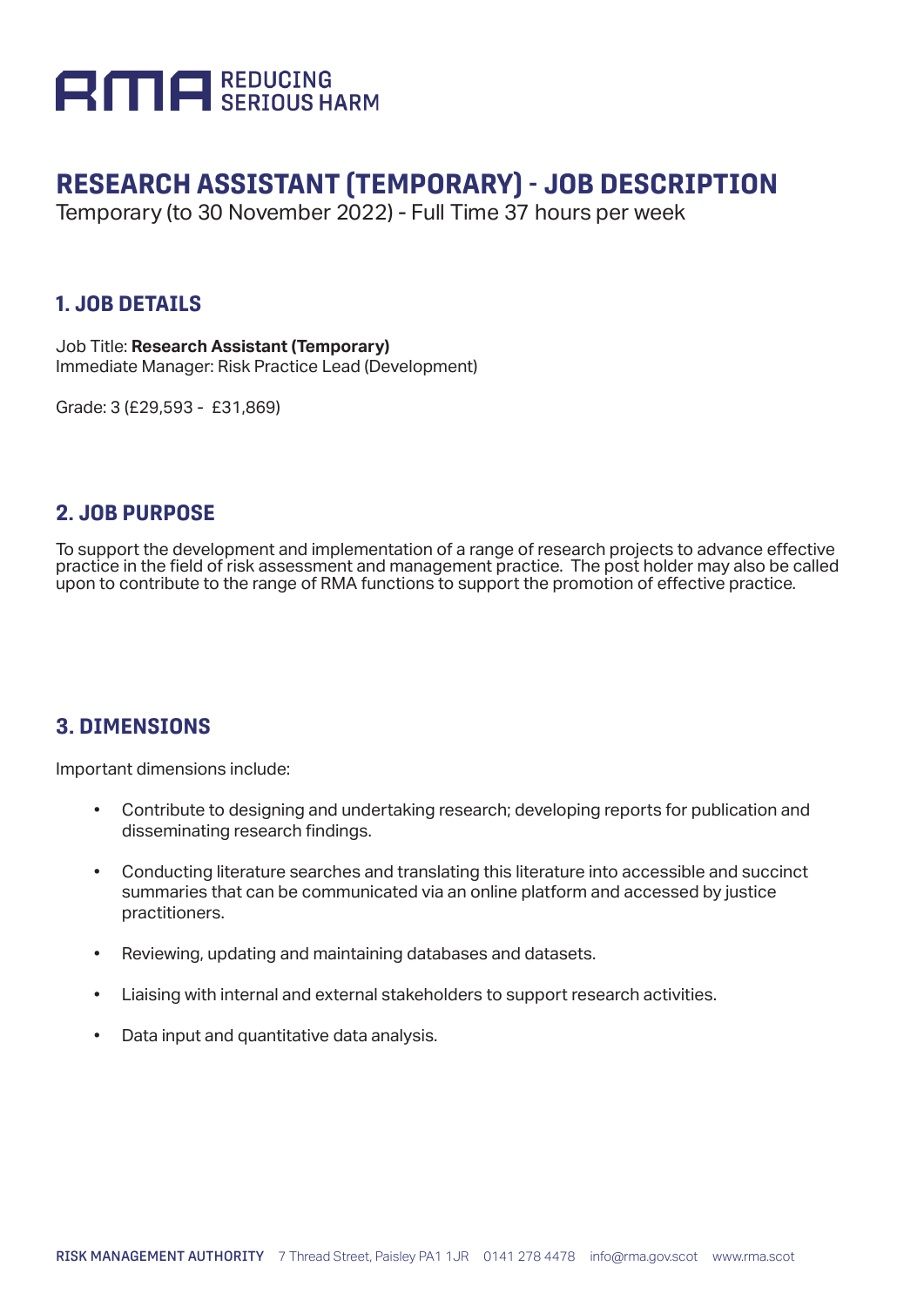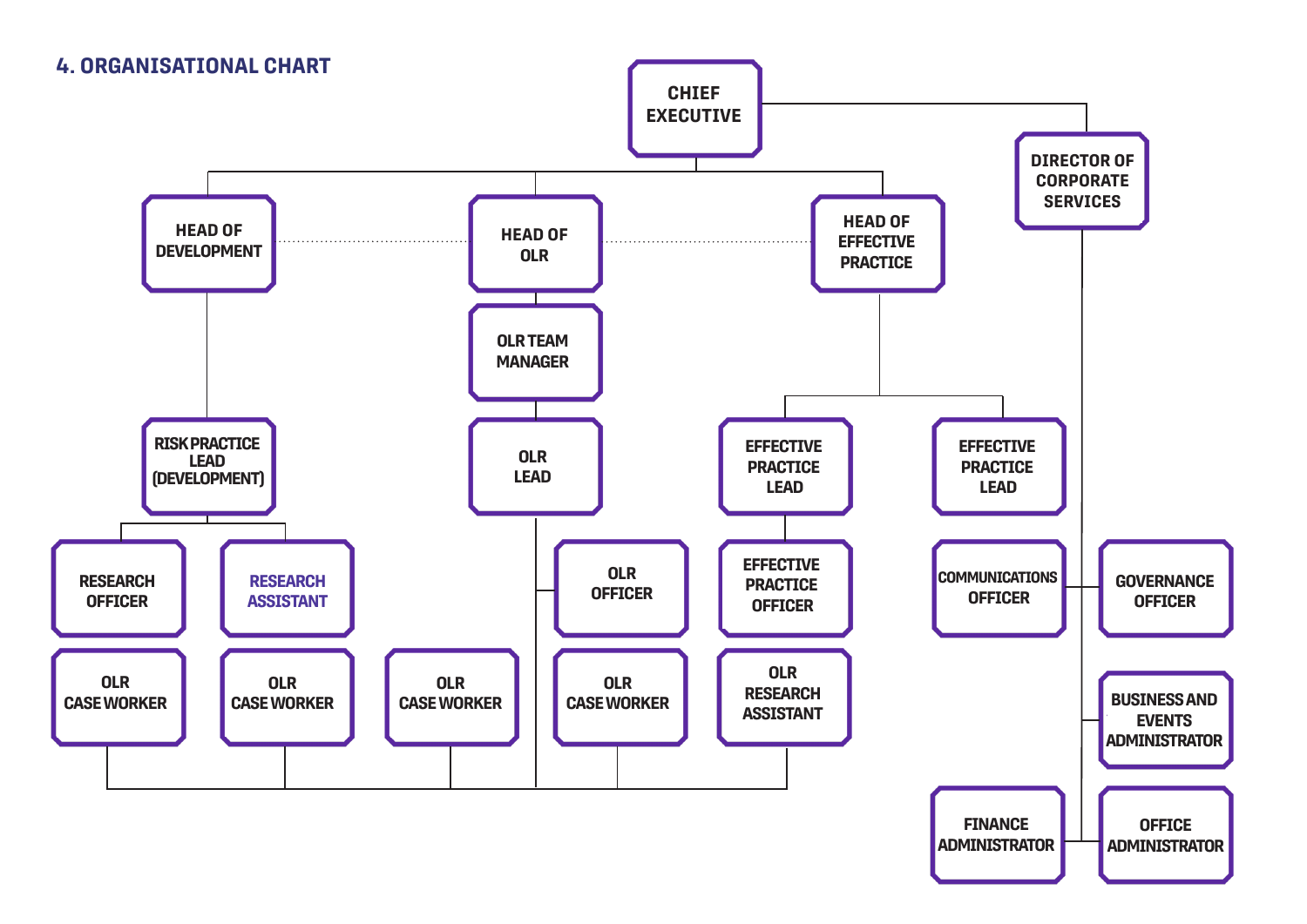### **5. MAIN ACCOUNTABILITIES**

The role will be temporary for 8 months to cover maternity leave. The post holder will primarily contribute to research under supervision within the Development team, including the following:

- Literature review
- Research proposal and ethics application
- Liaise with RMA staff and external stakeholders
- Data analysis using an appropriate quantitative method
- Identify opportunities to apply research finding to practice
- Approaching and engaging with relevant external justice stakeholders
- Monitor and make recommendations on quality and progress
- Reporting, including contributing to the final research report
- Disseminate findings in a range of formats, including presentation to interested groups of stakeholders

The work will primarily involve reviewing literature on the effectiveness of different risk management approaches, as well as supporting a pilot initiative involving testing a risk assessment framework for those convicted of indecent images of children offences.

The post holder will undertake other reasonable duties as required by the needs of the Authority. This may include contributing to quantitative research projects within the Development team, therefore a degree of cross team working may be required.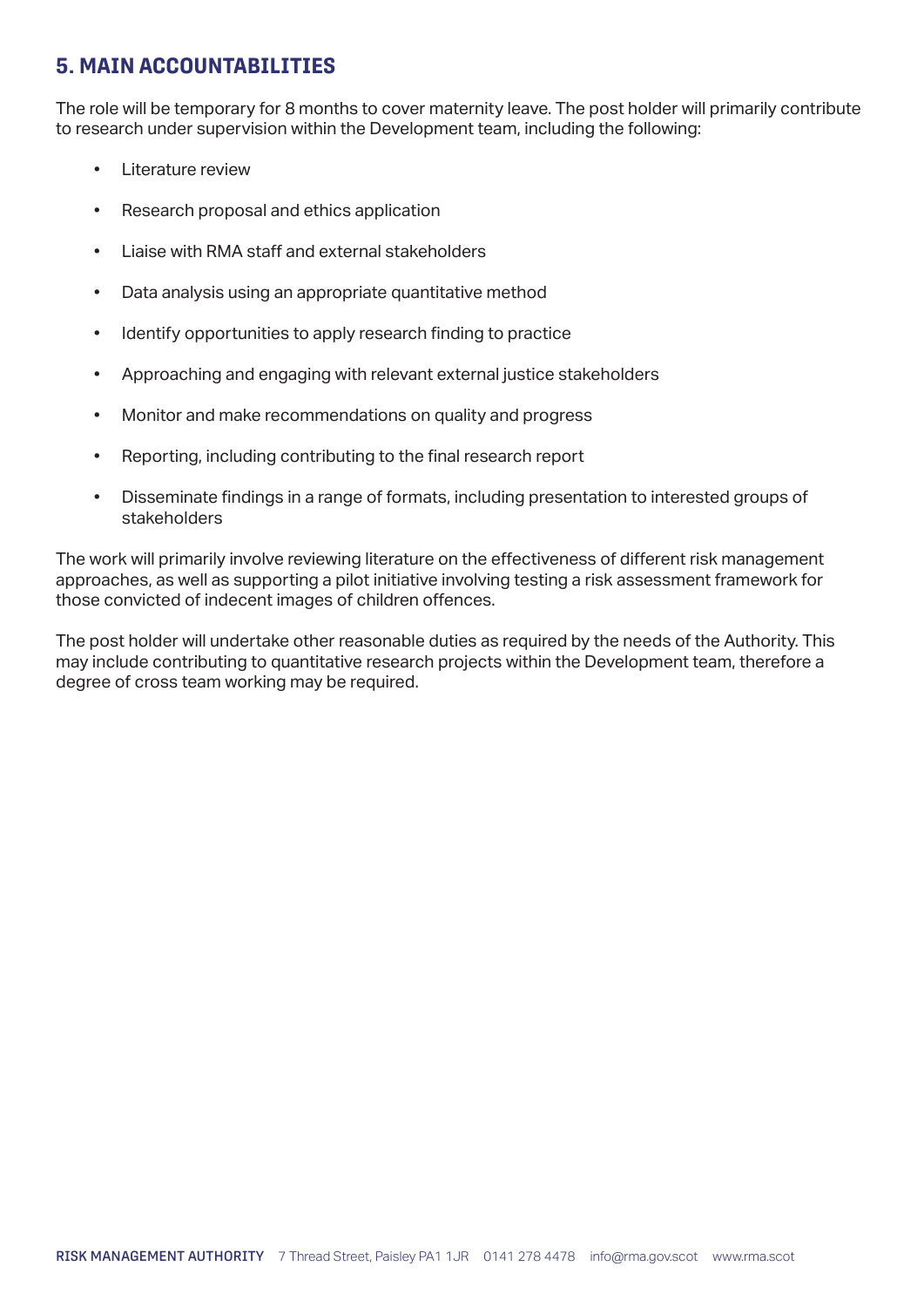### **6. LEVEL OF AUTONOMY AND DECISION-MAKING**

The post holder will undertake tasks under supervision and receive direction from a senior member of staff. However, it is expected that they will manage the prioritisation and administration of their workload and escalate risks and concerns as appropriate.

## **7. COMMUNICATIONS**

The internal contacts of the post can include all members of the staff group of the RMA, dependant on the projects and processes undertaken.

The main external contacts of the post are:

- Project Advisory Groups
- Service Managers, Team Managers and Practitioners
- Academics in relation to work being carried out and any project changes.
- Scottish Government and other stakeholders including the Scottish Prison Service and Criminal Justice Social Work.

A variety of communication methods are used, including the RMA website.

#### **8. COMPLEXITY**

The main sources of complexity are:

- Collection, safe storage and analysis of sensitive data utilising quantitative techniques.
- Interpersonal skills approaching and engaging with external stakeholders.
- Translating risk assessment and risk management literature into simple, jargon-free and accessible language.
- Input, analysis and communication of quantitative data.
- The level of detail required for the end of study report and dissemination is substantial as the end product is for public consumption. The standard should be appropriate for submission to a peer reviewed journal.